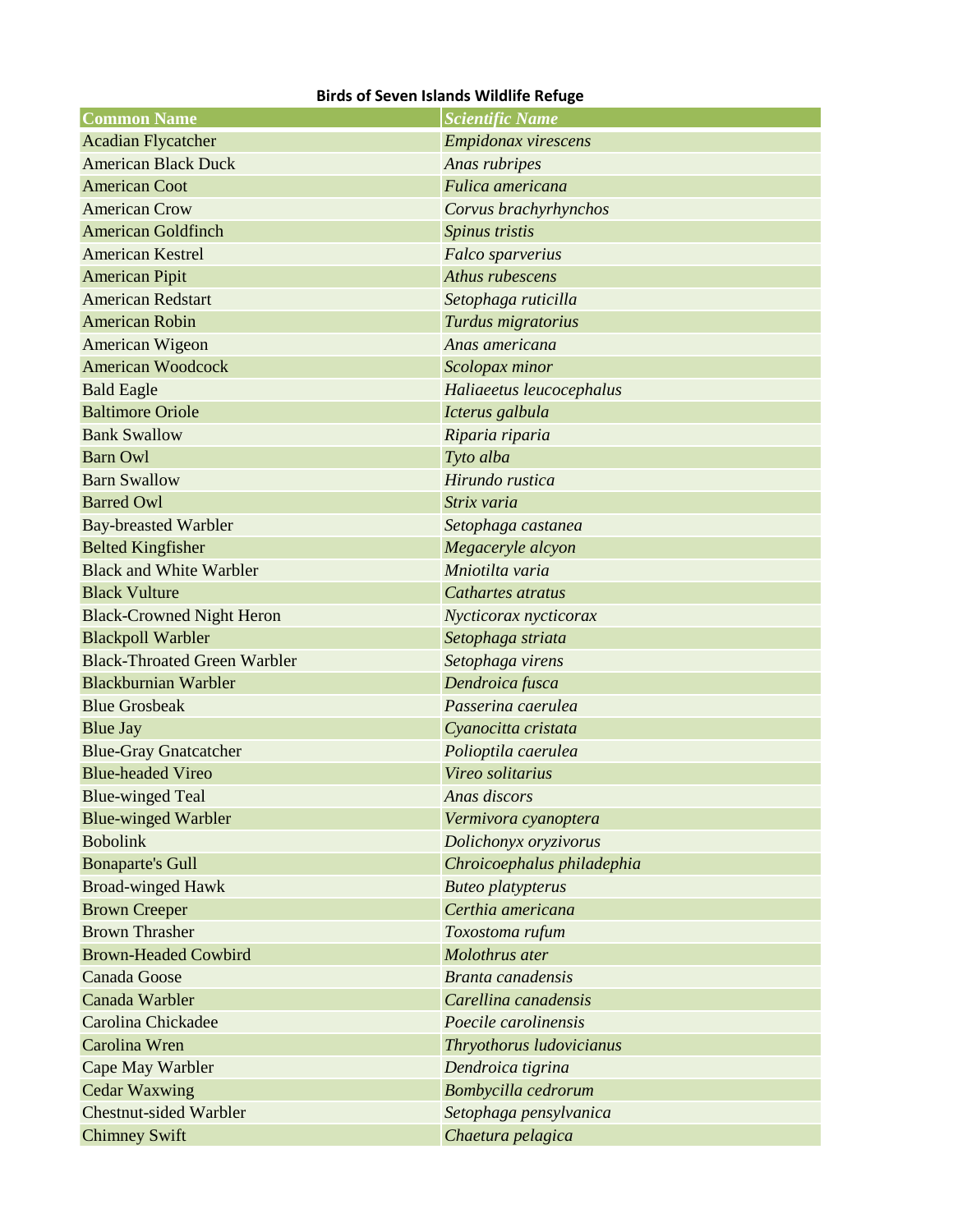| <b>Chipping Sparrow</b>         | Spizella passerina        |
|---------------------------------|---------------------------|
| Chuck-will's-widow              | Antrostomus carolinensis  |
| <b>Cliff Swallow</b>            | Petrochelidon pyrrhonota  |
| <b>Common Grackle</b>           | Quiscalus quiscula        |
| <b>Common Nighthawk</b>         | Chordeiles minor          |
| <b>Common Snipe</b>             | Gallinago gallinago       |
| <b>Common Yellowthroat</b>      | Geothlypis trichas        |
| <b>Cooper's Hawk</b>            | Accipiter cooperii        |
| Dark-eyed Junco                 | Junco hyemalis            |
| <b>Dickcissel</b>               | Spiza americana           |
| <b>Double-Crested Cormorant</b> | Phalacrocorax auritus     |
| Downy Woodpecker                | Picoides pubescens        |
| <b>Eastern Bluebird</b>         | Sialia sialis             |
| Eastern Kingbird                | Tyrannus tyrannus         |
| <b>Eastern Meadowlark</b>       | Sturnella magna           |
| <b>Eastern Phoebe</b>           | Sayornis phoebe           |
| <b>Eastern Screech Owl</b>      | Megascops asio            |
| <b>Eastern Towhee</b>           | Pipilo erythrophthalmus   |
| Eastern Whip-poor-will          | Antrostomus vociferus     |
| Eastern Wood-peewee             | Contopus virens           |
| <b>European Starling</b>        | Sturnus vulgaris          |
| <b>Field Sparrow</b>            | Spizella pusilla          |
| Fox Sparrow                     | Passerella iliaca         |
| Gadwall                         | Anas strepera             |
| Golden-crowned Kinglet          | Regulus satrapa           |
| <b>Grasshopper Sparrow</b>      | Ammodramus savannarum     |
| <b>Gray Catbird</b>             | Dumetella carolinensis    |
| <b>Great Blue Heron</b>         | Ardea herodias            |
| <b>Great Crested Flycatcher</b> | Myiarchus crinitus        |
| <b>Great Egret</b>              | Ardea alba                |
| <b>Great Horned Owl</b>         | <b>Bubo</b> virginianus   |
| <b>Greater Yellowlegs</b>       | Tringa melanoleuca        |
| <b>Green-Backed Heron</b>       | <b>Butorides striatus</b> |
| Green-winged Teal               | Anas crecca               |
| Hairy Woodpecker                | Picoides villosus         |
| <b>Henslow's Sparrow</b>        | Ammodramus henslowii      |
| <b>Hermit Thrush</b>            | Catharus guttatus         |
| <b>Hooded Merganser</b>         | Lophodytes cucullatus     |
| <b>Hooded Warbler</b>           | Setophaga citrina         |
| <b>Horned Grebe</b>             | Podiceps auritus          |
| <b>House Finch</b>              | Haemorhous mexicanus      |
| <b>House Sparrow</b>            | <b>Passer domesticus</b>  |
| House Wren                      | Troglodytes aedon         |
| <b>Indigo Bunting</b>           | Passerina cyanea          |
| Killdeer                        | Charadrius vociferus      |
| <b>Lark Sparrow</b>             | Chondestes grammacus      |
| Least Flycatcher                | Empidonax minimus         |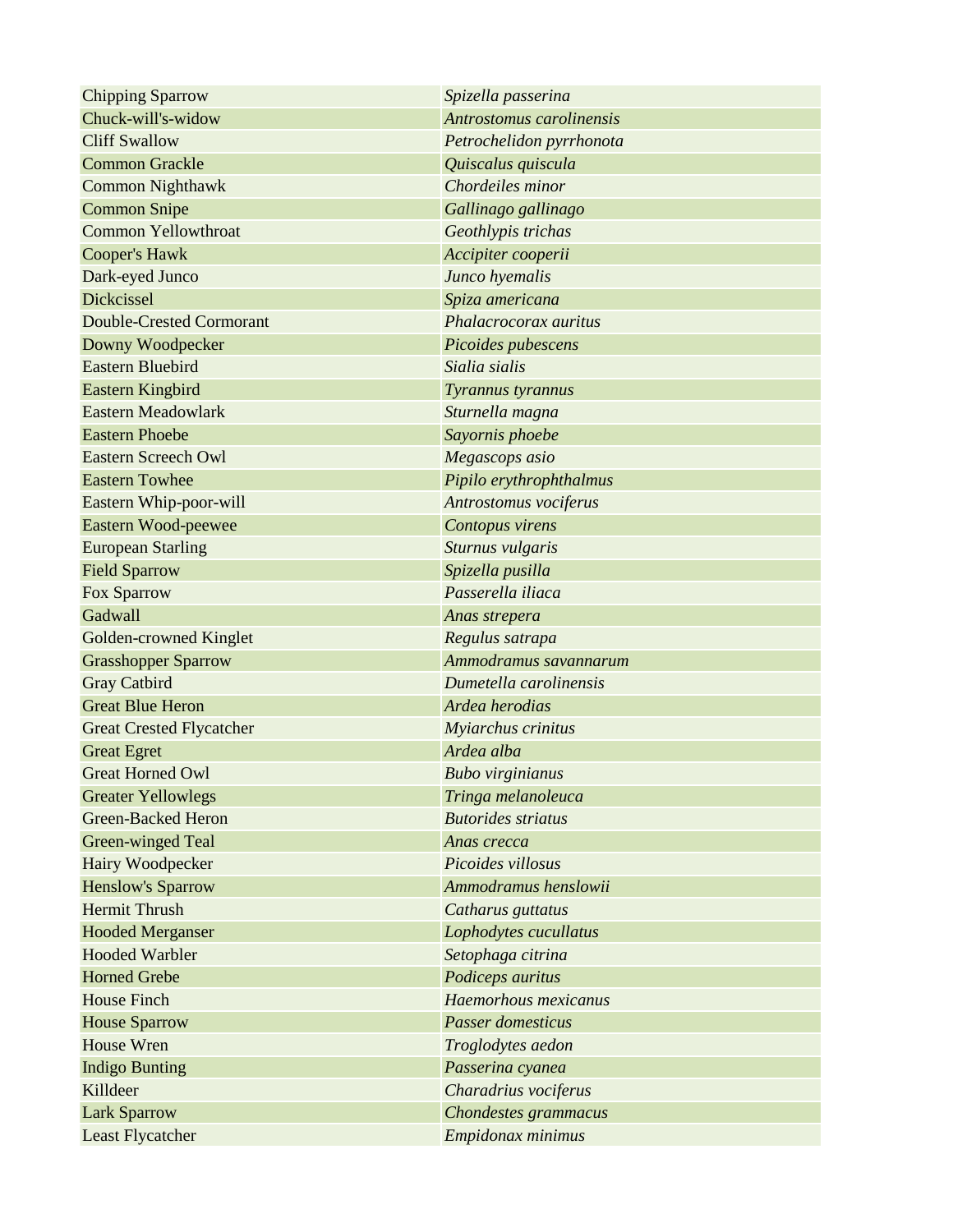| <b>Lesser Scaup</b>           | Aythya affinis              |
|-------------------------------|-----------------------------|
| <b>Lesser Yellowlegs</b>      | Tringa flavipes             |
| <b>Lincoln's Sparrow</b>      | Melospiza lincolnii         |
| <b>Little Blue Heron</b>      | Egretta caerulea            |
| <b>Loggerhead Shrike</b>      | Lanius ludovicianus         |
| Louisiana Waterthrush         | Parkesia motacilla          |
| Magnolia Warbler              | Setophaga magnolia          |
| Mallard                       | Anas platyrhynchos          |
| <b>Marsh Wren</b>             | Cistothorus palustris       |
| Merlin                        | Flaco columbarius           |
| <b>Mourning Dove</b>          | Zenaida macroura            |
| <b>Muscovy Duck</b>           | Cairina moschata            |
| Myrtle Warbler                | Dendroica coronata coronata |
| Nashville Warbler             | Oreothlypis ruficapilla     |
| Northern Bobwhite             | Colinus virginianus         |
| <b>Northern Cardinal</b>      | Cardinalis cardinalis       |
| Northern Flicker              | Colaptes auratus            |
| Northern Harrier              | Circus cyaneus              |
| Northern Mockingbird          | Mimus polyglottos           |
| Northern Parula               | Setophaga americana         |
| Northern Rough-Winged Swallow | Stelgidopteryx serripennis  |
| Northern Saw-whet Owl         | Aegolius acadicus           |
| Northern Waterthrush          | Parkesia noveboracensis     |
| Olive-sided flycatcher        | Contopus cooperi            |
| <b>Orange-crowned Warbler</b> | Oreothlypis celata          |
| <b>Orchard Oriole</b>         | Icterus spurius             |
| Osprey                        | <b>Pandion haliaetus</b>    |
| Ovenbird                      | Seiurus aurocapilla         |
| Palm Warbler                  | Setophaga palmarum          |
| Peregrine Falcon              | Falco peregrinus            |
| Pied-billed Grebe             | Podilymbus podiceps         |
| <b>Pileated Woodpecker</b>    | Dryocopus pileatus          |
| <b>Pine Siskin</b>            | Spinus pinus                |
| <b>Pine Warbler</b>           | Setophaga pinus             |
| Prairie Warbler               | Setophaga discolor          |
| Prothonotary Warbler          | Protonotaria citrea         |
| <b>Purple Finch</b>           | Haemorhous purpureus        |
| <b>Purple Martin</b>          | Progne subis                |
| Red-belllied Woodpecker       | Melanerpes carolinus        |
| <b>Red-breasted Merganser</b> | Mergus serrator             |
| <b>Red-Eyed Vireo</b>         | Viero olivaceus             |
| Redhead                       | Aythya americana            |
| Red-headed Woodpecker         | Melanerpes erythrocephalus  |
| <b>Red-Shouldered Hawk</b>    | <b>Buteo lineatus</b>       |
| <b>Red-Tailed Hawk</b>        | <b>Buteo</b> jamaicensis    |
| <b>Red-Winged Blackbird</b>   | Agelaius phoeniceus         |
| <b>Ring-Billed Gull</b>       | Larus delawarensis          |